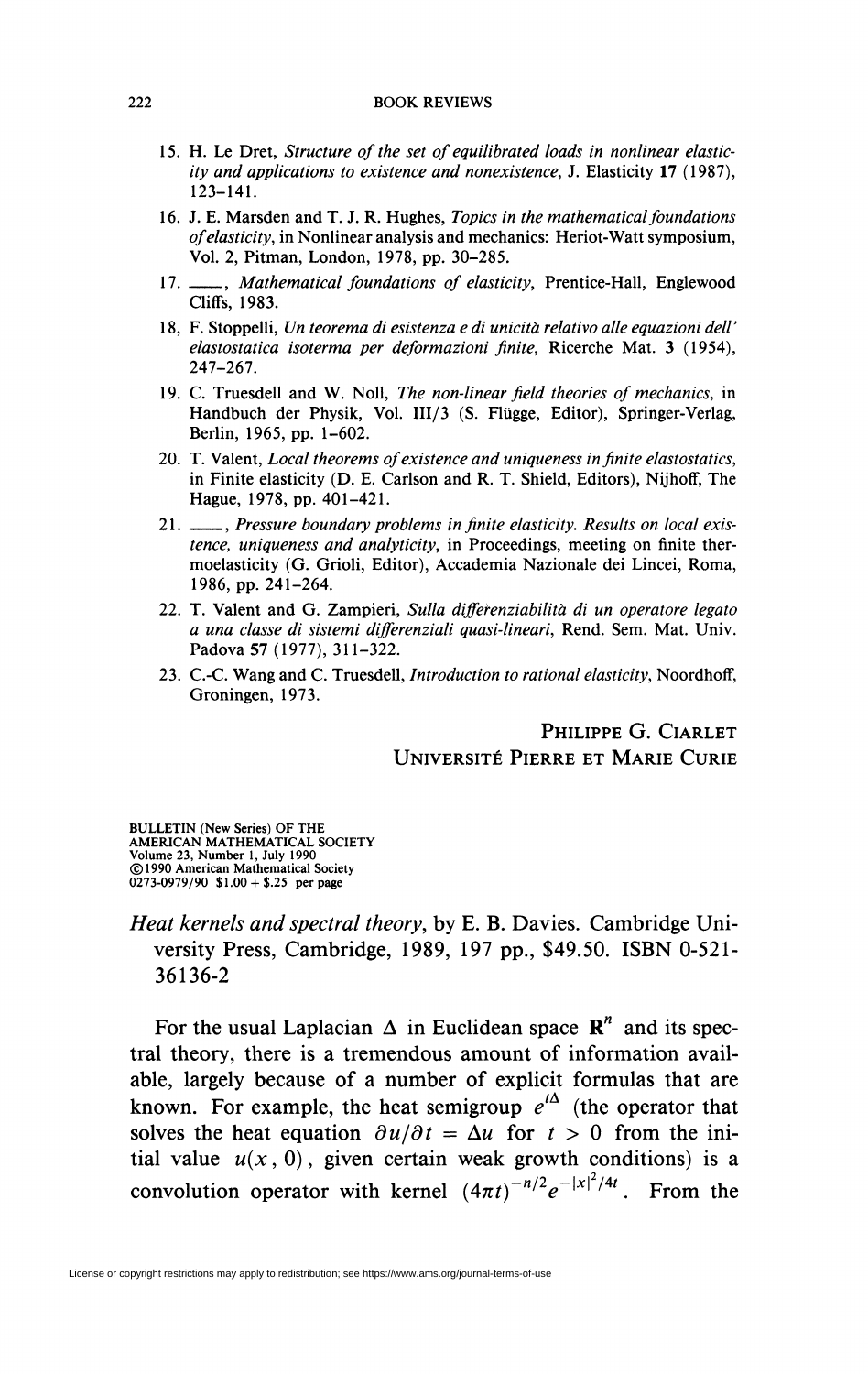explicit formula for the kernel we can read off certain qualitative properties of the heat semigroup, for example, the estimate  $\|e^{i\Delta} f\|_{\infty} \leq (4\pi t)^{-n/2} \|f\|_{1}$ , or the fact that  $u(x, t) = e^{i\Delta} f(x)$  is  $C^{\infty}$  in  $t > 0$ . Are these qualitative properties merely lucky accidents or do they arise from deeper and more robust sources? As long as we stick to the usual Laplacian on all of  $\mathbb{R}^n$ , we have no hope of answering this question; indeed it is not even clear that the question makes any sense. Fortunately, mathematicians are rarely content with sticking to the tried and true, and are forever seeking generalizations, and this has been especially true when it comes to Laplacians. Nowadays, Laplacians come in more flavors than Baskin-Robbins ice cream. For example, consider an operator of the form

$$
L = \sum_{j} \frac{\partial}{\partial x_j} \left( \sum_{k} a_{jk}(x) \frac{\partial}{\partial x_k} \right)
$$

on a domain  $\Omega \subseteq \mathbb{R}^n$  for which there exist positive constants  $\alpha$ ,  $\beta$  such that  $\alpha I \leq a_{ik}(x) \leq \beta I$  as  $n \times n$  matrices for all  $x \in \Omega$ . In what follows we use the term *generalized Laplacian* to refer to this example in particular, and in a loose sense to other generalizations as well, such as the Laplace-Beltrami operator on a complete Riemannian manifold.

The general problem we have raised is the following: To what extent do results about the spectral theory of the usual Laplacian extend to the generalized Laplacians? These questions have been the subject of intense investigation over a period of many decades by a large number of mathematicians using a wide variety of techniques. The accumulated knowledge is quite impressive, but there are still many open problems and this area of research remains active.

What do I mean by "spectral theory"? To begin with, we need to obtain a self-adjoint realization of the generalized Laplacian. The best way to do this is to consider the associated quadratic form

$$
Q(f, g) = \sum_{j,k} \int_{\Omega} a_{jk}(x) f(x) \overline{g(x)} dx,
$$

take the closure of this quadratic form on  $C_{com}^{\infty}(\Omega)$ , and pass to the associated self-adjoint operator. This is the Friedrichs extension of *L*, or the Dirichlet operator. Informally, this realization restricts the domain of *L* to functions vanishing on the boundary, and this is exactly what it is if the boundary is regular. But the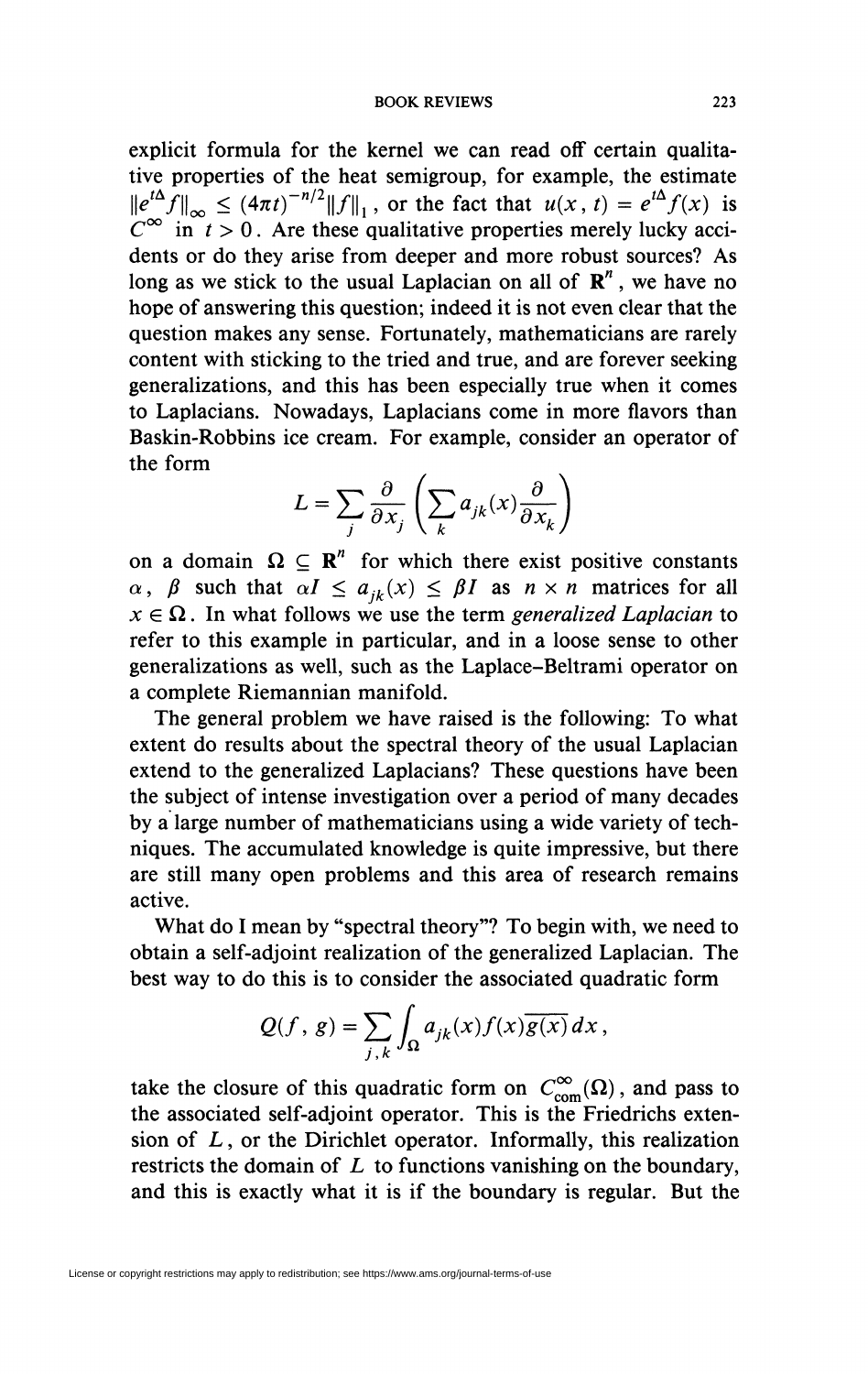Friedrichs extension exists regardless of the nature of  $\Omega$ . There exist other realizations of *L*, usually connected with other boundary conditions, but for simplicity we discuss only the Dirichlet realization. (The Laplace-Beltrami operator on a complete Riemannian manifold is essentially self-adjoint, which means there is a unique self-adioint realization.)

Once we have selected the self-adjoint realization of  $L$ , the von Neumann spectral theorem applies. The first set of questions concerns the nature of the spectrum — is it discrete, continuous, a mixture of both? If it is discrete, what can be said about the eigenvalues and the eigenfunctions? Typically, if the domain  $\Omega$ is bounded, we expect a discrete spectrum, with an asymptotic expression for the eigenvalues, and estimates on the lowest nonzero eigenvalue  $\lambda_0$  (usually we describe the eigenvalues by the equation  $Lf + \lambda \tilde{f} = 0$  so they are positive) related to the geometry of  $\Omega$ . The eigenvalue  $\lambda_0$  has multiplicity one, and the associated eigenfunction, called the *ground state*, is positive on  $\Omega$ .

Along with the spectral theorem comes a functional calculus that allows us to define functions of *L*. We have already mentioned the heat semigroup  $e^{tL}$ . There is also the Poisson semi $e^{itL}$ , the Schrödinger group  $e^{itL}$ , group  $e$ , the Schrödinger group  $e$ , the wave equation propagator cos  $t\sqrt{-L}$ , the resolvant  $(XI + L)$ particular functions of  $L$  has its own interpretation and interest. There are many interrelationships between them, so that information about one of them can be used to obtain information about the others. For example, from the wave equation propagator we the others. For example, from the wave equation propagator we can synthesize other functions via

$$
f(-L) = \int_0^\infty \cos t \sqrt{-L} \hat{f}(t) dt
$$

if  $f$  is an even function. The Schrödinger operator can be obtained from the heat semigroup by analytic continuation. But there is no guarantee that you will get exactly the information you want about one of these functions of *L* even if you know all the most intimate secrets about another one.

In addition to questions about specific functions of *L* such as those listed above, we may also ask about classes of functions, for example, if  $f$  satisfies the pseudodifferential operator symbol conditions

$$
|f^{(k)}(x)| \le c_k (1+|x|)^{m-k}
$$
 for all k,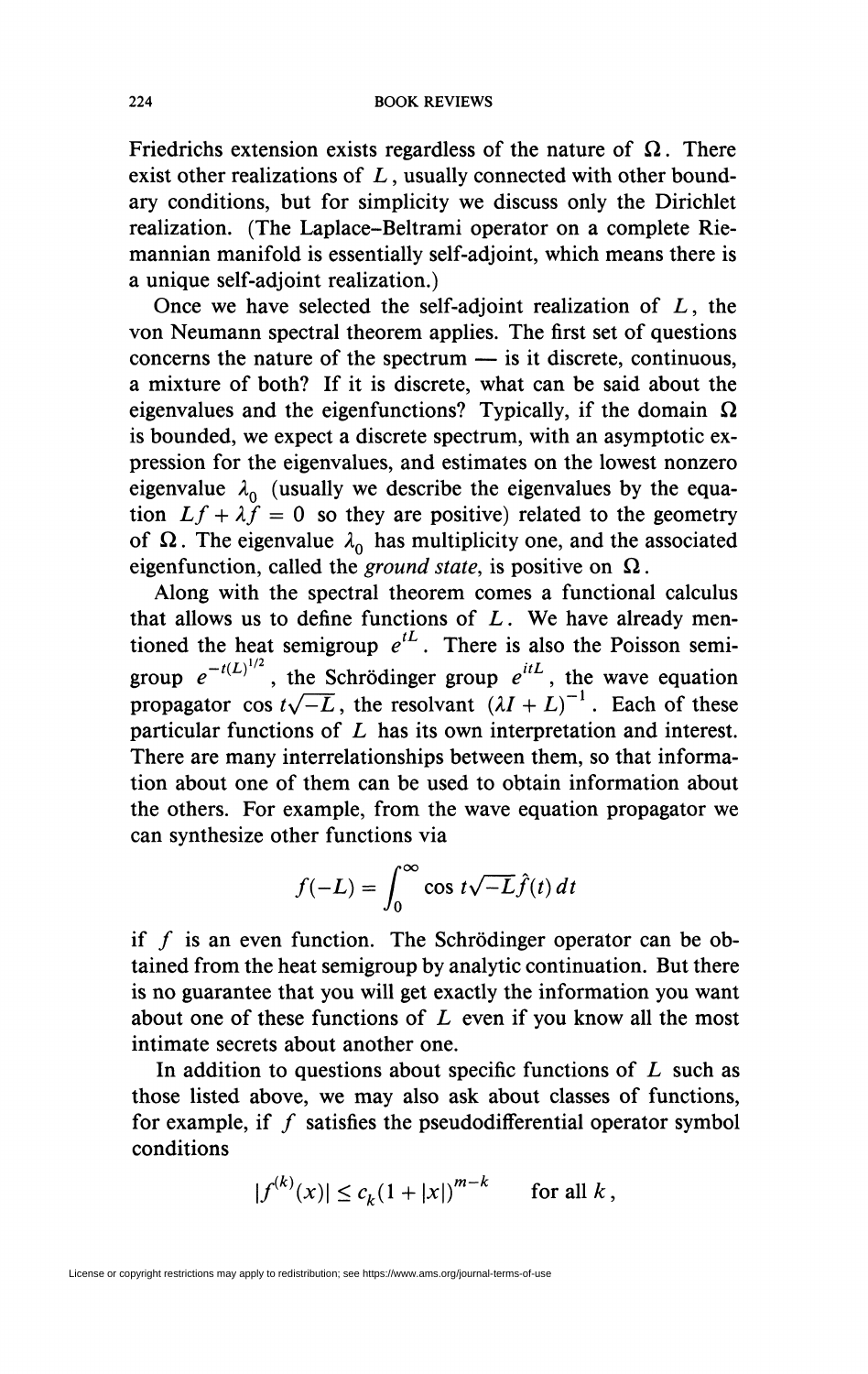then we expect that  $f(L)$  should behave like a pseudodifferential operator of order *2m* .

In an area with such a diversity of problems, it is not surprising that a great diversity of techniques have been explored, and no one technique has emerged as dominant (one that usually leads first to the best possible result). Ideas from probability theory, pseudodifferential operators, Fourier integral operators, abstract functional analysis, and differential geometry all have an important role to play in penetrating and perfecting this area.

Among the many points of view, the one presented in the book under review may be called the "heat kernel approach." This point of view stresses the importance of obtaining the most detailed information about the heat kernel, and then using this information to solve other problems. The heat kernel approach has not always been successful in obtaining best possible results, even for studying the heat kernel itself. But a major breakthrough occurred in the mid 1980s in the introduction of Log-Sobolev techniques by Davies and Simon [DS], and the subsequent development of these techniques, largely by Davies and coworkers. As a consequence, the heat kernel approach has become a powerful and accurate technique that can hold its own in comparison with other approaches.

Log-Sobolev inequalities first arose in quantum field theory in the work of Federbush [F] and Gross [G], inspired by Nelson's work on hypercontractivity [Ne]. There is now a large amount of literature on the subject [DGS]. In the context of generalized Laplacians, a Log-Sobolev inequality is an estimate

(\*) 
$$
\int_{\Omega} f^2 \log f dx \leq \varepsilon Q(f, f) + \beta(\varepsilon)
$$

for a suitable class of functions f with  $||f||_2 = 1$  for  $0 < \varepsilon < \infty$ , where  $\beta(\varepsilon)$  is a specified function. The key idea of Davies and Simon is that a Log-Sobolev inequality is almost equivalent to an estimate

$$
(**) \t\t\t ||e^{tL}f||_{\infty} \le e^{M(t)}||f||_{2}
$$

for the heat semigroup, for a specified function  $M(t)$ . More precisely, starting with (\*) and  $\beta(\varepsilon)$  one obtains (\*\*) with  $M(t)$ derived from  $\beta(\varepsilon)$ , or starting with  $(**)$  and  $M(t)$  one obtains (\*) with  $\beta(\varepsilon)$  derived from  $M(t)$ . There is a small loss involved in going from  $(*)$  to  $(**)$  and back to  $(*)$ , or vice versa, but for many important examples the result is sharp except for a constant.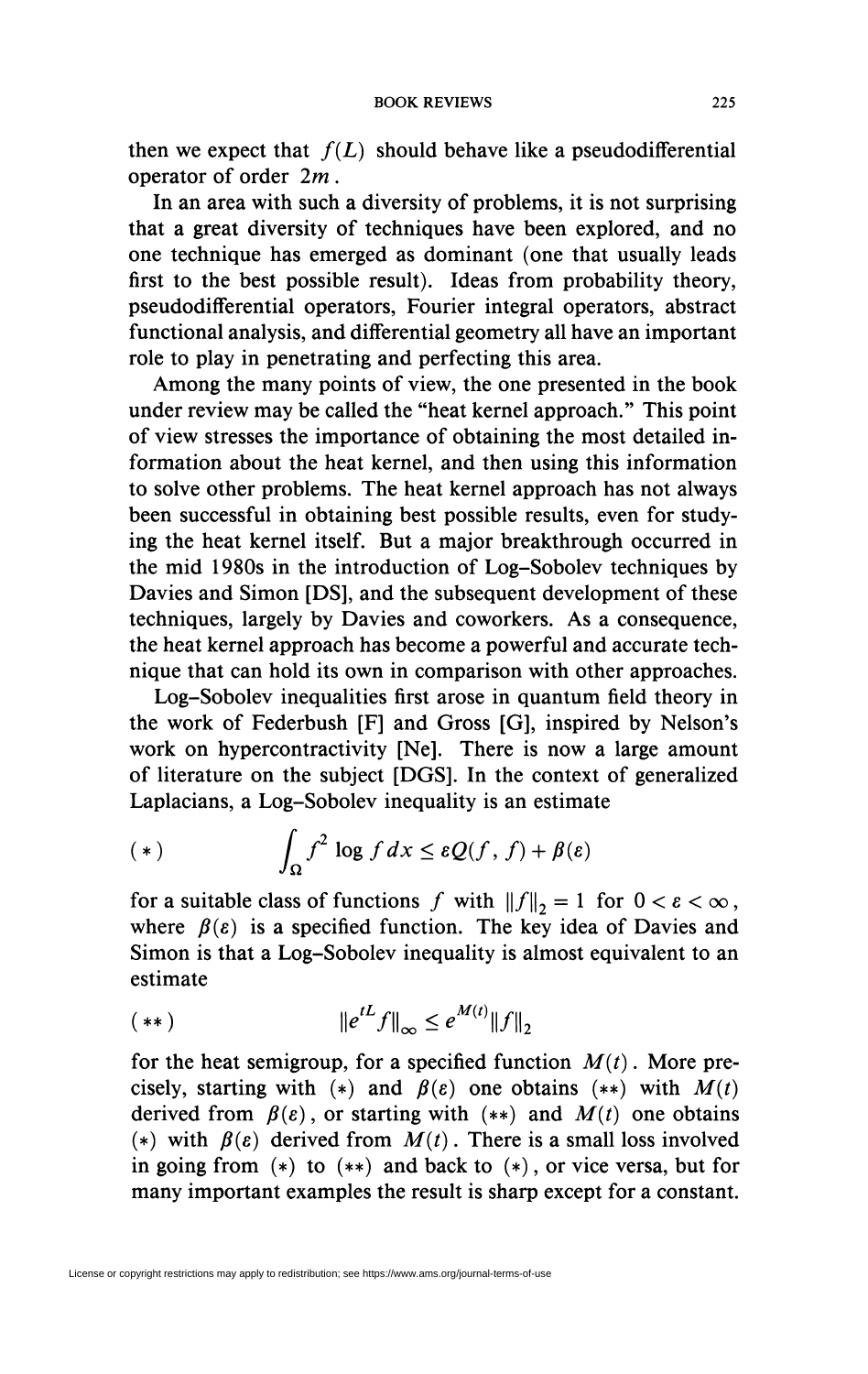What is the significance of this almost equivalence? The estimate (\*\*) gives immediate information about the heat kernel, but it depends on the generalized Laplacian in a way that is not transparent. The estimate  $(*)$ , on the other hand, is rather far removed from the heat kernel, but it is clearly monotonie in the coefficients of the generalized Laplacian. Thus if you know (\*\*) for one generalized Laplacian, you can pass to  $(*)$ , use monotonicity to switch to another generalized Laplacian, and then get back to (\*\*) for the new Laplacian. Notice that smoothness of coefficients does not really play any role in Log-Sobolev inequalities, so this technique allows us to obtain information about heat kernels of generalized Laplacians with coefficients that are only measurable functions, in a seemingly effortless way!

The Log-Sobolev technique lies at the heart of many of the results given in the book under review. The presentation is clear and concise (an amazing amount of information is packed into under 200 pages, and it is largely self-contained). The results are elegant and often best possible. In addition to presenting his own work, Davies includes very readable accounts of two important recent results: the parabolic Harnack inequality of Li and Yau [LY], and the Gaussian lower bounds for heat kernels of Fabes and Stroock [FS] based on the ideas of Nash [Na]. All in all, this book provides a lively and timely account of important work, and will be a valuable resource for anyone interested in research in this area.

This book is very much a report from the research frontiers. Since this is a rapidly developing area, no work can represent the last word, and so let me conclude by discussing some work which has been done since this book appeared, but which is very relevant to its message. For the Laplace-Beltrami operator on a smooth compact  $n$ -dimensional Riemannian manifold, the estimate

$$
||u_{\lambda}||_{\infty} \le c(1+\lambda)^{(n-1)/4}||u_{\lambda}||_{2},
$$

where  $\Delta u_i = -\lambda u_i$ , was recently established by Sogge ([S 1, S 2, S 3]) using Fourier integral operator techniques. These techniques depend heavily on the smoothness of the metric. Using heat kernel methods, Davies [D] obtains

$$
||u_\lambda||_\infty \le c(1+\lambda)^{n/4}||u_\lambda||_2.
$$

What is the reason for the discrepancy in the power of  $1 + \lambda$ ? The heat kernel methods yield a weaker result because they apply